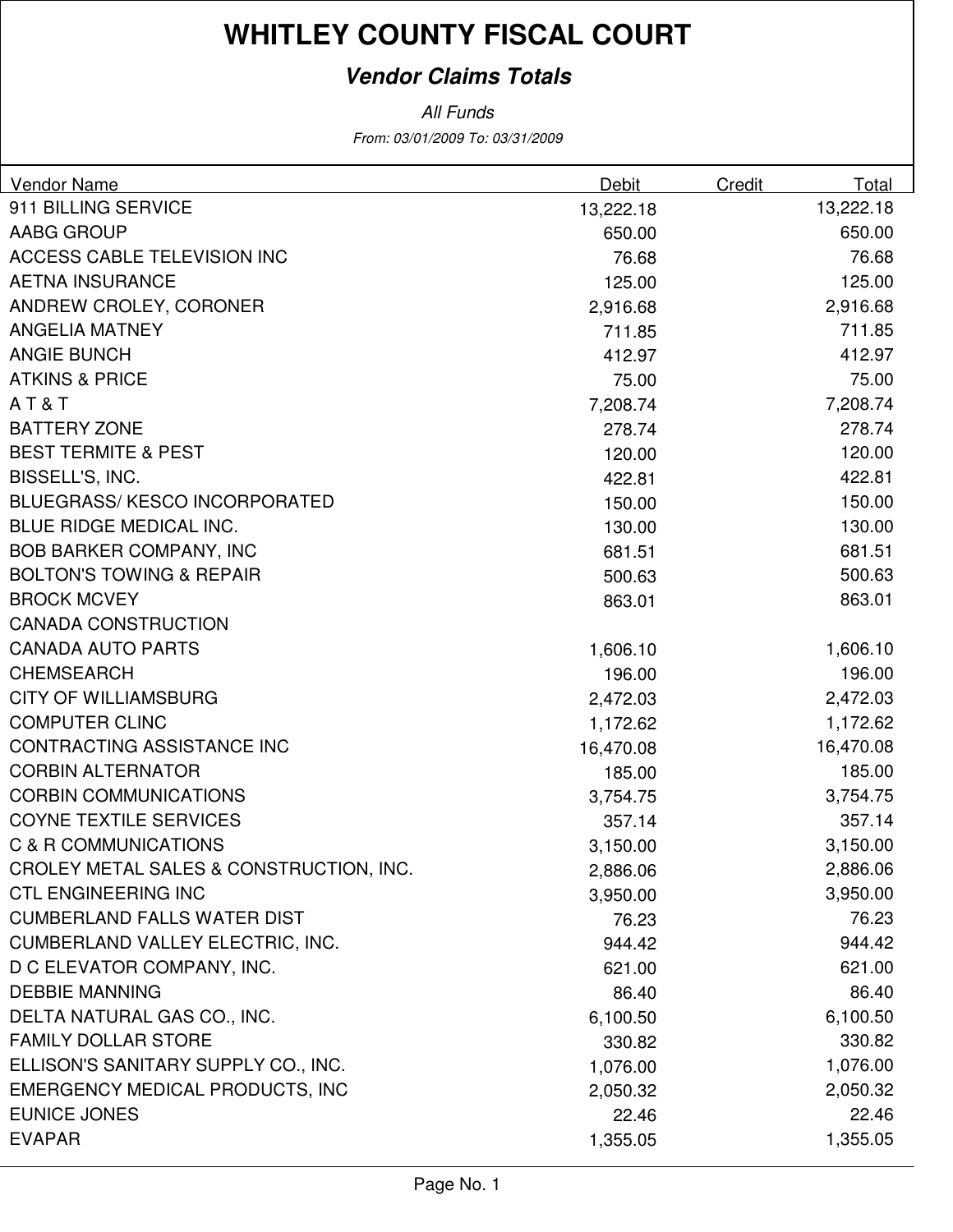# **WHITLEY COUNTY FISCAL COURT**

### **Vendor Claims Totals**

From: 03/01/2009 To: 03/31/2009 All Funds

| <b>Vendor Name</b>                 | Debit     | Credit | Total     |
|------------------------------------|-----------|--------|-----------|
| <b>EVERLASTING GRAPHICS</b>        | 324.89    |        | 324.89    |
| <b>EXECUTIVE ENERGY FORUM</b>      | 25.00     |        | 25.00     |
| <b>EZ COUNTRY</b>                  | 850.00    |        | 850.00    |
| <b>FLEETONE</b>                    | 10,631.17 |        | 10,631.17 |
| G & K SERVICES, INC                | 1,021.42  |        | 1,021.42  |
| G & C SUPPLY CO. INC.              | 1,568.51  |        | 1,568.51  |
| <b>HARVEY'S CHEVRON</b>            | 26.00     |        | 26.00     |
| <b>HEALTH PROFESSIONALS LLC</b>    | 9,730.22  |        | 9,730.22  |
| HINKLE CONTRACTING CORPORATION     | 8,937.61  |        | 8,937.61  |
| <b>HOLSTON GASES</b>               | 998.62    |        | 998.62    |
| WILLIAMSBURG IGA                   | 81.79     |        | 81.79     |
| INDUSTRAIL TOOL BOX, INC.          | 51.69     |        | 51.69     |
| INNOVATIVE COMMUNICATIONS, INC     | 347.75    |        | 347.75    |
| <b>IRENE PEACE</b>                 | 600.00    |        | 600.00    |
| JLG IDENTIFICATION SOLUTIONS, INC  | 39.99     |        | 39.99     |
| JOHNNY WHEELS OF WILLIAMSBURG, INC | 362.90    |        | 362.90    |
| <b>JUDY BRIMM</b>                  | 146.34    |        | 146.34    |
| KAM INC OF CORBIN                  | 7,450.00  |        | 7,450.00  |
| KAY SCHWARTZ, COUNTY CLERK         | 23.00     |        | 23.00     |
| KELLWELL FOOD MANAGEMENT           | 20,263.05 |        | 20,263.05 |
| <b>KELLY HARRISON</b>              | 18.49     |        | 18.49     |
| KU                                 | 7,388.26  |        | 7,388.26  |
| <b>KIMBELL MIDWEST</b>             | 201.96    |        | 201.96    |
| KING'S TIRE RECYCLING INC          | 411.50    |        | 411.50    |
| KY CORRECTIONAL INDUSTRIES         | 3,315.00  |        | 3,315.00  |
| KENTUCKY RETIREMENT SYSTEM         | 243.00    |        | 243.00    |
| <b>KENTUCKY STATE TREASURER</b>    | 21,369.00 |        | 21,369.00 |
| <b>LARRY HOWARD</b>                | 666.90    |        | 666.90    |
| <b>LENA MILES</b>                  | 86.40     |        | 86.40     |
| <b>LAWRENCE HODGE, SHERIFF</b>     | 2,562.34  |        | 2,562.34  |
| <b>MACKS UPHOSTERY</b>             | 135.00    |        | 135.00    |
| <b>MATTHEW LOWE</b>                | 250.00    |        | 250.00    |
| <b>MIKE BAIRD</b>                  | 133.38    |        | 133.38    |
| <b>MIKE SILER</b>                  | 287.86    |        | 287.86    |
| <b>MOBILE SATELLITE VENTURES</b>   | 76.82     |        | 76.82     |
| <b>NEWS JOURNAL</b>                | 560.34    |        | 560.34    |
| NEWWAVE COMMUNICATIONS             | 35.74     |        | 35.74     |
| <b>NOBLE MEDICAL, INC</b>          | 360.54    |        | 360.54    |
| <b>OSCAR DAVENPORT</b>             | 941.86    |        | 941.86    |